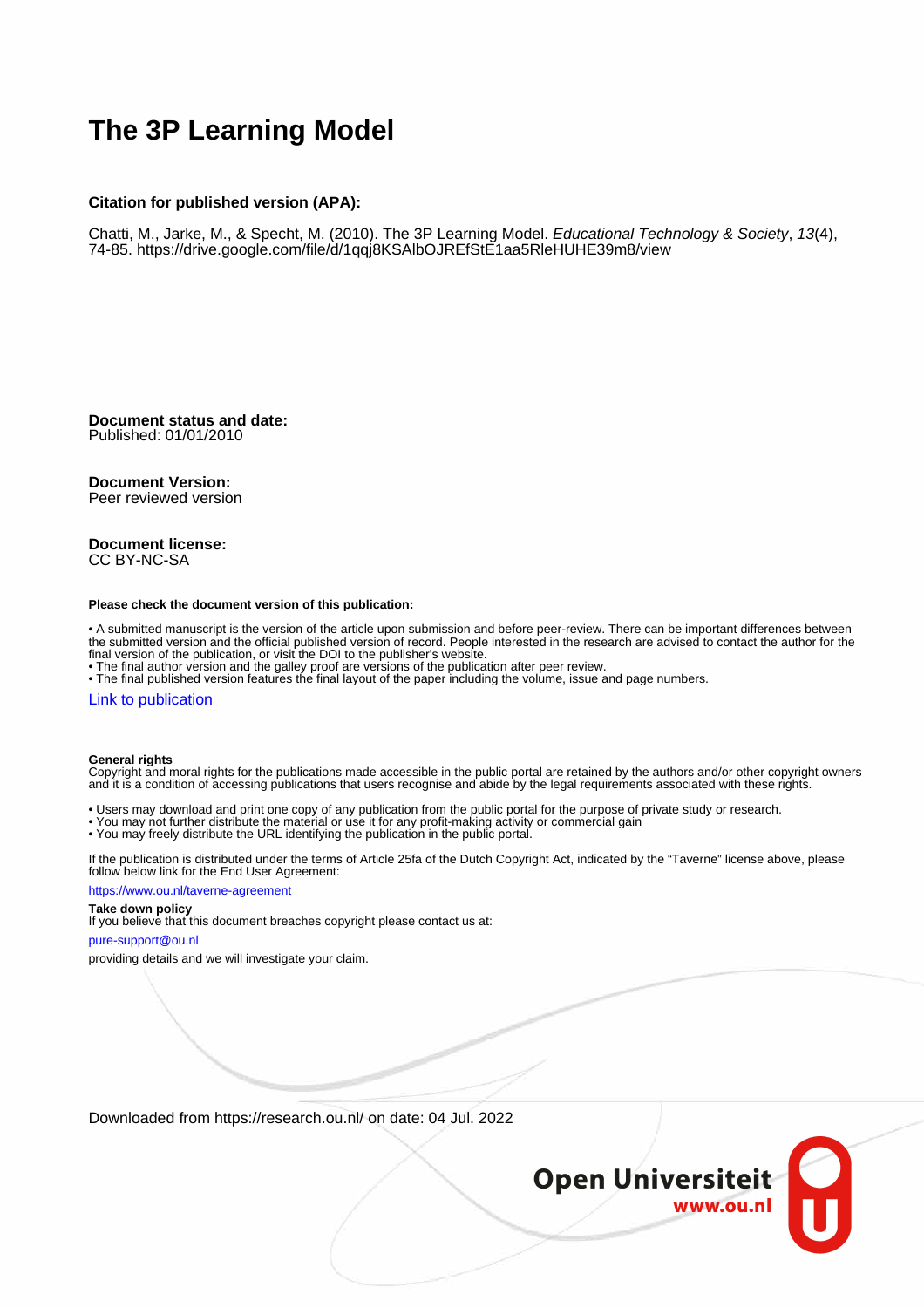# **The 3P Learning Model**

# **Mohamed Amine Chatti, Matthias Jarke and Marcus Specht<sup>1</sup>**

Informatik 5 (Information Systems), RWTH Aachen University, Germany // <sup>1</sup>Open University Heerlen, Netherlands chatti@dbis.rwth-aachen.de // jarke@dbis.rwth-aachen.de // marcus.specht@ou.nl

#### **ABSTRACT**

Recognizing the failures of traditional Technology Enhanced Learning (TEL) initiatives to achieve performance improvement, we need to rethink how we design new TEL models that can respond to the learning requirements of the 21st century and mirror the characteristics of knowledge and learning which are fundamentally personal, social, distributed, ubiquitous, flexible, dynamic, and complex in nature. In this paper, we discuss the **3P learning model**; a vision of learning characterized by the convergence of lifelong, informal, and personalized learning within a social context. The 3P learning model encompasses three core elements: **P**ersonalization, **P**articipation, and Knowledge-**P**ull. We then present the **social software supported learning framework** as a framework that illustrates the 3P learning model in action, based on Web 2.0 concepts and social software technologies.

#### **Keywords**

Personalization, Personal Learning Environment, Knowledge Ecology, LaaN

# **Introduction**

The world is changing at an ever-faster pace (Brown & Adler, 2008) and the half-life of knowledge (i.e. the time span from when knowledge is gained to when it becomes obsolete) is shrinking (Siemens, 2006). There is a wide agreement that traditional Technology Enhanced Learning (TEL) models failed to cope with the fast-paced change and critical challenges of the new knowledge society (cf. Brown & Adler, 2008, Downes, 2005, Mejias, 2005, Siemens, 2006). In order to align with the shifts and challenges of the new knowledge landscape, a new vision for TEL is required. In this paper, we highlight critical factors that must be addressed to ensure that future TEL models will endure and discuss the **3P learning model**; a new learning model characterized by the convergence of lifelong, informal, and personalized learning within a social context. **P**ersonalization, **P**articipation, and Knowledge-**P**ull build the cornerstones of this model. We then present the **social software supported learning framework** as a possible realization of the 3P learning model, based on Web 2.0 concepts and social software technologies.

# **Success Factors for TEL Models**

Learning and knowledge are two sides of the same coin, and are fundamentally personal, social, distributed, ubiquitous, dynamic, flexible, non-linear, fluid, and complex in nature (Chatti et al., 2007). In this section, we start from these characteristics and derive five critical factors that must be addressed to ensure that future TEL models will endure.

#### **Learning is personal and self-directed**

Knowledge is personal and learning is self-directed in nature. Tobin (2000), for instance, states: "All learning is selfdirected ... The learner may not have control over what is taught, but the learner always has control over what is learned" (Preface, p. vii). In general, learners tend to resist to the one-size-fits-all learning approaches that often fail to address their individual differences, expectations, preferences, and needs. Recognizing that learning and knowledge are personal, TEL models require a move away from one-size-fits-all models toward a learner-centric model that puts the learner at the centre and gives her the control over the learning experience.

#### **Learning is social**

Knowledge and learning are social in nature, as has been emphasized by many researchers (e.g. Polanyi, 1967; Wenger, 1998), and it resides in networks (Downes, 2006; Siemens, 2006). TEL models thus need to recognize the social aspect of learning and put a strong emphasis on knowledge harnessing within a social context.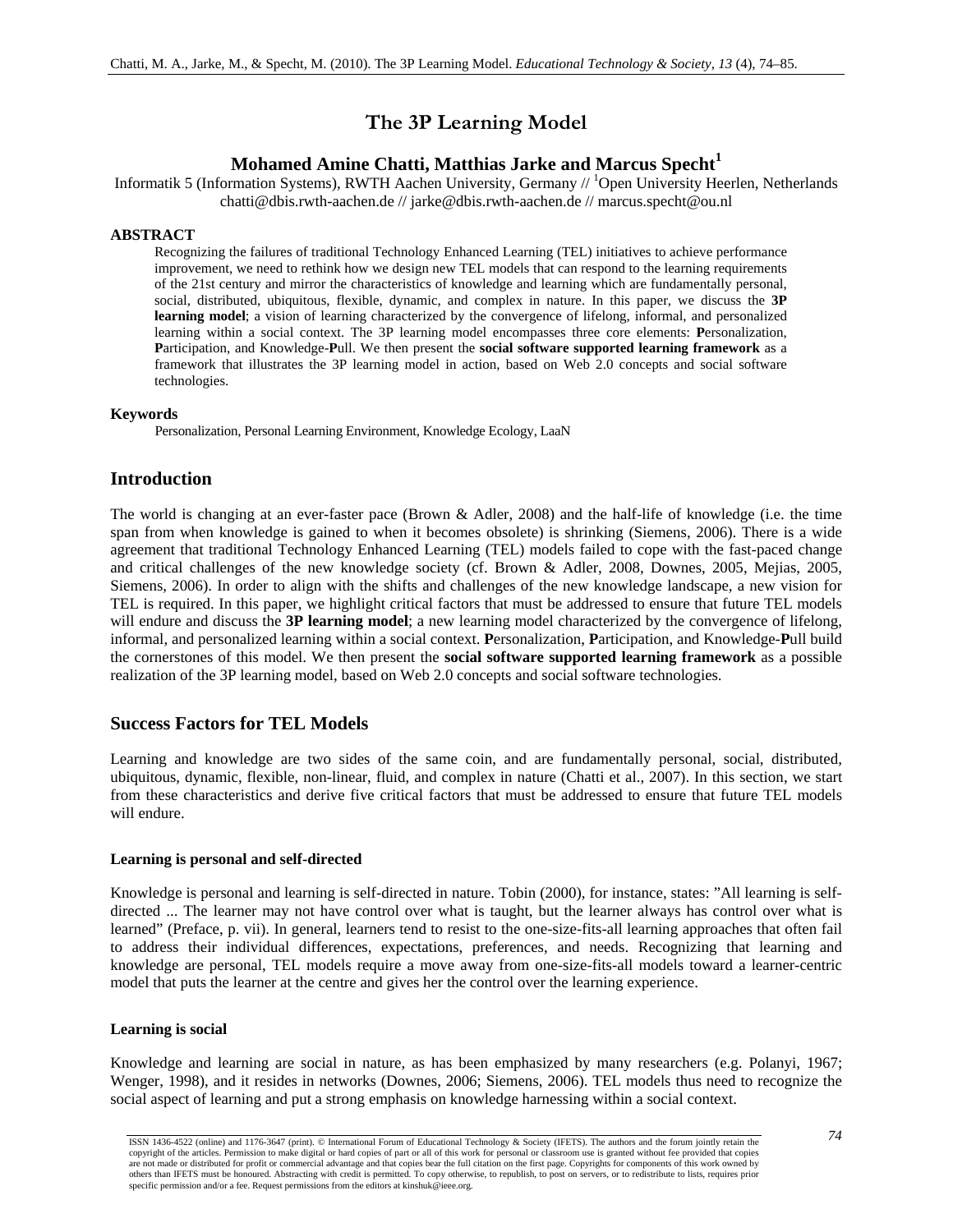#### **Learning is open**

Knowledge is distributed and ubiquitous in nature and learning is now happening in a world without boundaries. Downes (2006), for instance, writes: "knowledge - and therefore the learning of knowledge - is distributive, that is, not located in any given place" (para. 1). TEL models need therefore to operate in a decentralized, loosely coupled, and open context.

#### **Learning is emergent**

Knowledge is complex and a learning environment is a complex adaptive system comprising many interacting identities in which cause and effect relationships cannot be distinguished (Holland, 1998). A learning environment thus has a non-deterministic character and can evolve in inherently non-linear and unpredictable ways. Emergence is central to the theory of complex adaptive systems (Holland, ibid.). Holland argues that emergence must be the product of self- organization, not centralized control. Consequently, TEL models need a shift from command-andcontrol to coordinate-and-channel; from hierarchy to wirearchy, defined by Husband (1999) as "a dynamic two-way flow of power and authority based on information, knowledge, trust and credibility enabled by interconnected people and technology".

#### **Learning is driven by knowledge-pull**

Emergent and self-organized learning also suggest a shift in emphasis from a knowledge-push to a knowledge-pull model. In a learning model based on knowledge-push, the information flow is directed by the institution/teacher. In a learning model driven by knowledge-pull, the learner navigates toward knowledge.



## **The 3P Learning Model**

*Figure 1*: The 3P Learning Model

The five success factors outlined in the previous section suggest a move away toward a more personalized, social, open, emergent and knowledge-pull model for learning, as opposed to the one-size- fits-all, centralized, top-down,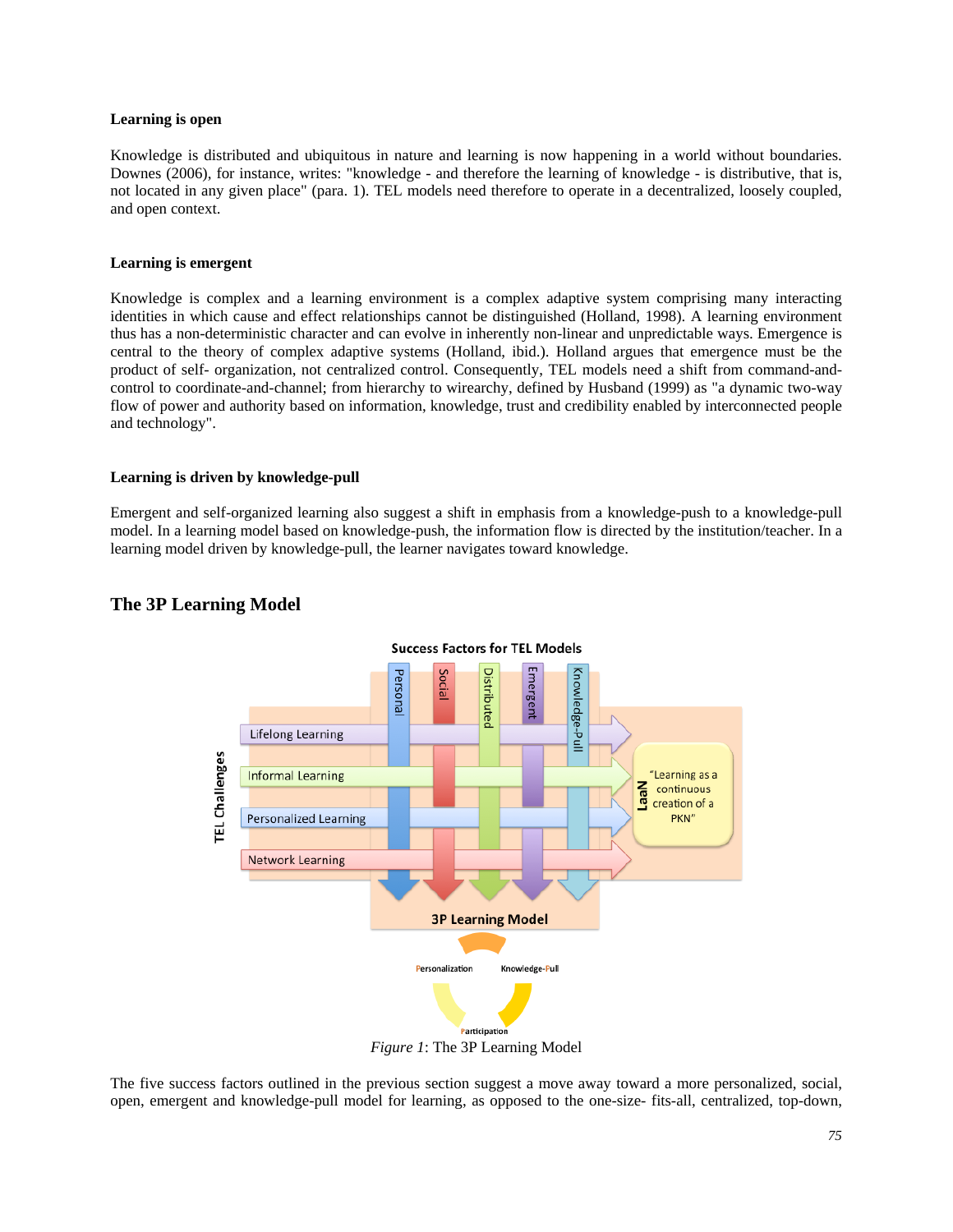and knowledge-push models of traditional learning models. In the following sections, we discuss the **3P learning model**, which captures the characteristics of knowledge and learning and reflects of the five success factors aforementioned. The 3P learning model consists of three main elements, which feed, complement, and reinforce each other: **P**ersonalization, **P**articipation and Knowledge-**P**ull. Figure 1 shows a diagram of the 3P learning model. The next three sections will explore the three elements of the 3P learning model in more details.

# **Personalization**

The first element of the 3P learning model is *personalization*. One of the core issues in learning is the personalization of the learning experience. It is widely recognized that effective and efficient learning need to be individualized – personalized and learner-controlled. Personalization is also a key issue for implementing mechanisms to foster and increase activities in informal and lifelong learning networks.

# **Traditional Personalized Adaptive Learning Approaches**

There are many definitions of adaptation in educational systems. The two main terms usually involved are adaptivity and adaptability. Adaptivity is the ability to modify course materials using different parameters and a set of predefined rules. Adaptability is the possibility for learners to personalize the course materials by themselves (Burgos et al., 2007). Most relevant literature on personalized adaptive learning has focused on adaptivity. There, we can identify two main streams of research: (a) Adaptive Intelligent Educational Systems; and (b) Adaptive Instructional/Learning Design Models.

## **Adaptive Intelligent Educational Systems**

Adaptive intelligent educational systems can be partitioned into three historically and architecturally distinctive classes: Intelligent Tutoring Systems; Adaptive Educational Hypermedia; and Adaptive Educational Web-based Systems (Kravcik et al., 2005).

## *Intelligent Tutoring Systems*

An Intelligent Tutoring System (ITS) is educational software containing an artificial intelligence component. The software tracks students' work, tailoring feedback and hints along the way. By collecting information on a particular student's performance, the software can make inferences about strengths and weaknesses, and can suggest additional work (Hafner, 2004). ITS achieve their "intelligence'' by representing pedagogical decisions about how to teach as well as information about the learner. ITS encompass five major components: (a) the domain knowledge which contains information the ITS is teaching; (b) the student model which stores information that is specific to each individual learner; (c) the pedagogical module which provides a model of the teaching process; (d) the communications module which controls interactions with the learner; and (e) the expert model which is a model of how someone skilled in a particular domain represents the knowledge (Beck, 1996).

## *Adaptive Educational Hypermedia*

Brusilovsky (1996) defines an Adaptive Hypermedia System (AHS) as follows: "By adaptive hypermedia systems we mean all hypertext and hypermedia systems which reflect some features of the user in the user model and apply this model to adapt various visible aspects of the system to the user" (p. 88). Brusilovsky (ibid.) and De Bra (2002) identify educational hypermedia systems as one of the main application areas for adaptive hypermedia. In adaptive educational hypermedia a variety of research work about questions on how to adapt curricula and learning content to individuals and groups of learners has been carried out (e.g. Brusilovsky, 1996; De Bra, 2002, Kravcik et al., 2005).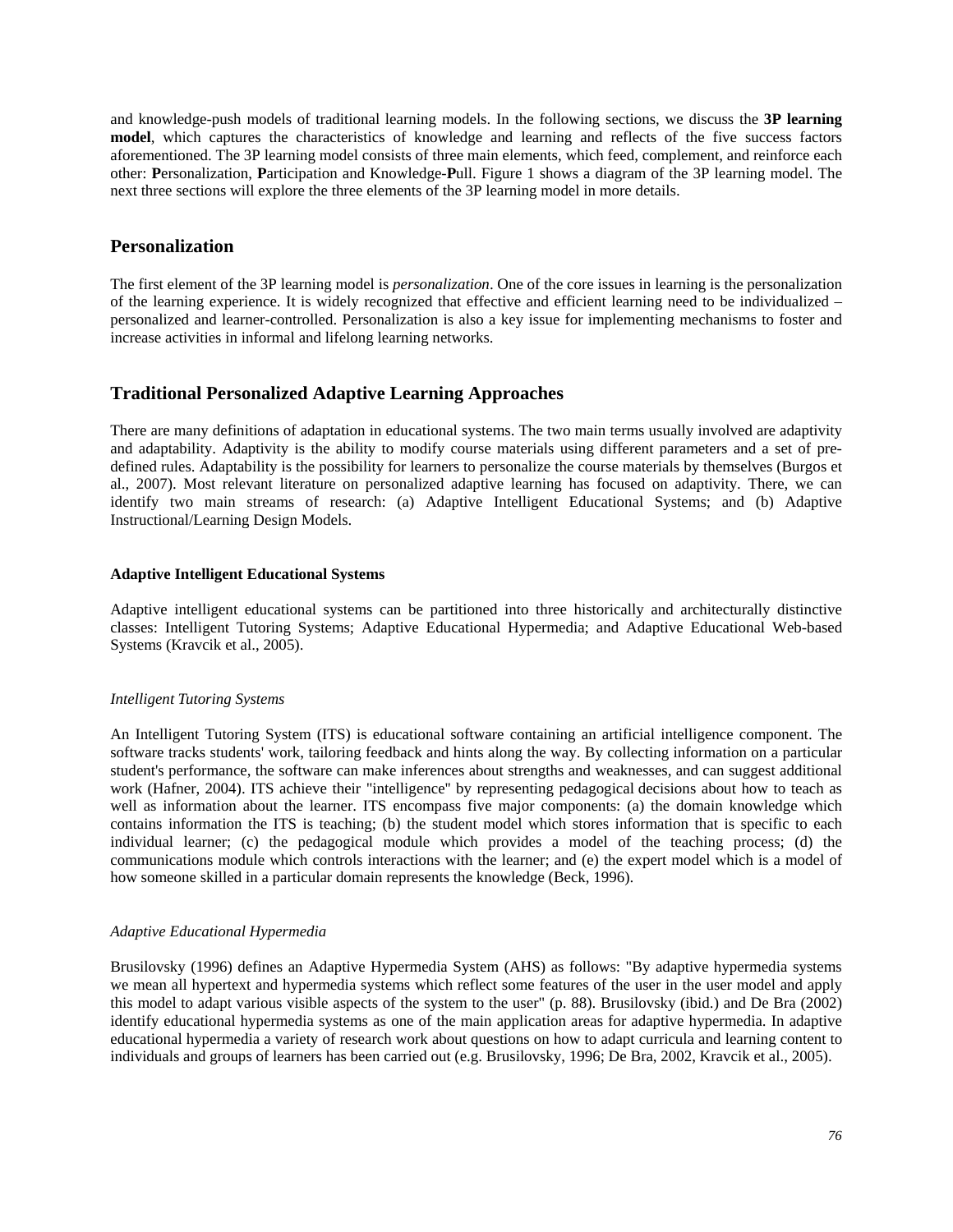#### *Adaptive Educational Web-based Systems*

Adaptive educational Web-based systems inherit from intelligent tutoring systems (ITS) and adaptive hypermedia systems (AHS) (Kravcik et al., 2005). According to De Bra (2002), most adaptive educational Web-based systems can be classified as both ITS and AHS, strongly reflecting the hypertext nature of the Web. Typically, the domain of an adaptive educational Web-based system is represented by a hierarchy of concepts, and the learner model stores a numeric value for each concept in the hierarchy indicating to what extent the learner has mastered the topic (De Bra, 2002). Technically, what most adaptive educational Web-based systems do in terms of adaptation of the learning material is link annotation and link hiding (Kravcik et al., 2005).

#### **Limitations of Adaptive Intelligent Educational Systems**

Although implemented in different ways, adaptive intelligent educational systems share three common characteristics: (a) they focus on presentation of and navigation through content; (b) the adaptation engine is usually expressed in the way of artificial intelligence components and nested conditions; and (c) the adaptation process is mainly based on three models: domain model, learner model, and context model.

With their primarily focus on presentation of and navigation through content, adaptive intelligent educational systems follow an objectivist view of learning which asserts that there is a particular body of knowledge that needs to be transmitted to a learner, and that learning is the acquisition and accumulation of a finite set of skills and facts (Tam, 2000). In fact, all adaptive intelligent educational systems follow a static and predefined representation of knowledge. They view knowledge as a thing that can be codified, captured, and passed along. Knowledge, however, is fluid and dynamic; and thus cannot be reduced to a merely conditional selection and sequencing of fixed and prepackaged content according to pre-defined rules and properties. Moreover, content in adaptive intelligent educational systems is primarily created by the instructor and does not include, for instance, learner-generated content or more up-to-date content available on the Web. Furthermore, in adaptive intelligent educational systems, navigation through the course materials is linear, each page is leading to the following page and each topic is leading to the following topic. Learning, however, is a complex and non-linear process, and cannot be reduced to a predefined string of topics and pages, controlled by a pre-programmed teaching machine.

All adaptive educational systems focus on learner modeling, as the core for achieving adaptive learning environments, which will be able to take into account the heterogeneous needs of learners and provide them with tailored learning material suited for their unique needs. The problem with learner modeling is threefold.

Firstly, learner modeling is an extremely difficult task, due to the dynamics of the learner's knowledge and the diversity of the parameters that should be taken into consideration, such as the context of the learning environment, the nature of the learning activity, learning goals, preferences, motivation, cognitive capacities, disabilities, etc. (Aroyo et al., 2005).

Secondly, knowledge is complex and multifaceted to be captured within a learner model. The amount of knowledge that can be captured represents only the tip of the iceberg. The bulk of the iceberg below the waterline represents the knowledge in learner's heads, i.e. their tacit knowledge (Polanyi, 1967).

Thirdly, from a psychological point of view, there are no unique learner models/styles for each learner. Learner modeling approaches assume that a learner systematically uses a single procedure for the task at hand. However, it was shown that each learner applies just one of a family of procedures applicable to the problem at hand, and that the procedure selection strategy is ad hoc (Ohlsson, 1994).

#### **Adaptive Instructional/Learning Design Models**

Instructional design is a prescriptive theory based upon descriptive theories of learning (Reigeluth, 1999). In the instructional design literature, three basic learning theories build the foundation of instructional design models, namely behaviorism, cognitivism, and constructivism.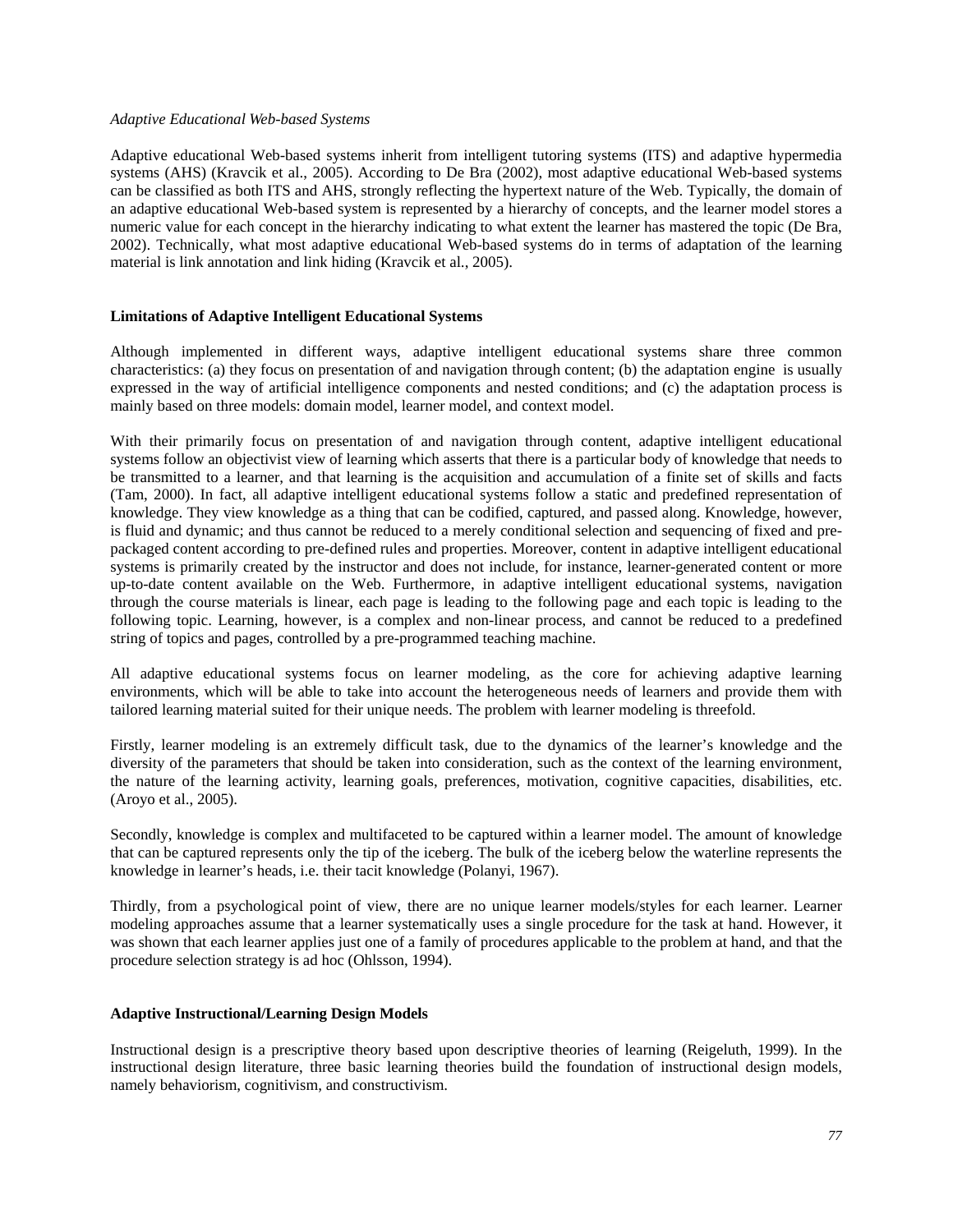In TEL, instructional design is best represented by IMS Learning Design (IMS-LD). Specht & Burgos (2007) note that the issue of personalized learning can be modeled with the IMS-LD specification. The authors state that Level B of IMS-LD is the key to adaptation in IMS-LD as it provides some powerful resources and elements to model personalized Units of Learning (UoL) and combines several features that make the content and the learning flow more flexible. The authors, then, describe the key elements in the Level B of IMS-LD to create adaptive UoL, based on sequence, groups, content, evaluation and other features.

#### **Limitations of Adaptive Instructional/Learning Design Models**

IMS-LD is a powerful language to model learning activities. It, however, suffers from several limitations when it comes to adaptation modeling. In the following, we argue that IMS-LD is neither easy to use nor useful in real learning settings. In fact, IMS-LD has low Perceived Ease of Use (PEOU) and Perceived Usefulness (PU). PEOU is the extent to which a person believes using a particular system is free of effort. PU is the degree to which a person believes using a particular system enhances his or her job performance (Davis, 1989). The low PEOU in IMS-LD is due to the complexity of this specification and the significant effort needed to create adaptive IMS-LD UoLs comprising level B and C constructs. The low PU in IMS-LD is mainly due to the fact that this modeling language is designed with control in mind, and thus cannot be easily adopted by learners. In IMS-LD, the learner is confined to the learning designer's world. In fact, the specification of adaptation strategies within IMS-LD is supposed to be a task for learning designers. The learning design prescribes a sequence of activities for a learner, which are carried out within closed environments initiated and controlled by learning designers, rather than the learners themselves. Learning designers are supposed to make decisions and rely on their experience to guide the design. It has however been argued that there is no perfect learning designers, who are capable of designing learning environments that satisfy the heterogeneous needs of individual learners (Wild et al., 2008). Furthermore, the learning designer's goals and the learner's goals may differ.

IMS-LD is characterized by a systematic and top-down input-process-output paradigm, where the input can be specified, the design process follows a sequential and linear waterfall model driven by pre-determined goals, and the learning output is pre- defined by the learning designer. However, in learning, which is a dynamic, fluid, and complex process in nature, neither the input can be pre-determined, nor can the process be anticipated or the outcome be predicted. In learning, a wide range of interacting entities produce unpredictable outcomes. It is an illusion that learning can follow a clear pre-determined direction, based on pre-specified inputs, and controlled by pre-defined condition-action rules.

IMS-LD follows a traditional objectivist (i.e. behaviorist/cognitivist) approach to instructional design. Objectivism asserts that knowledge can and must be objectified in order to be transmitted and assessed, and assumes that learning is externally mediated by the instructional strategies that predetermine the required mental activities that give rise to acquiring the elements of an external reality. Learning is thus the process of mapping external reality onto learners. That is, learners are told about the world and are expected to replicate its content and structure in their thinking (Jonassen, 1991). Following an objectivistic approach, learning designers analyze a task, break it down into smaller steps or chunks, and move the instruction process from simple to complex. Information is then delivered to the learner from the most simple to the most complex depending on the learner's prior knowledge (Mergel, 1998).

IMS-LD, and instructional design in general, is however challenged to accommodate constructivist and connectivist perspectives that engage learners and give them more control over the learning experience.

The constructivist perspective describes learning as a change in meaning constructed from experience (Tam, 2000). While the emphasis in objectivism is on the object of knowing, constructivism is concerned with how we knowledge is constructed. Rather than attempting to map the structure of an external reality onto learners, constructivists recommend that we help them to construct their own meaningful and conceptually functional representations of the external world (Jonassen, 1991).

The connectivist perspective presents learning as a connection/network-forming process (Siemens, 2006). Siemens suggests learning that can reside outside the individual learner, is focused on connecting specialized information sets and the connections that enable us to learn more than our current state of knowing. Later in this paper, we will present a more learner-oriented viewpoint on connectivism by discussing what we call the Learning as a Network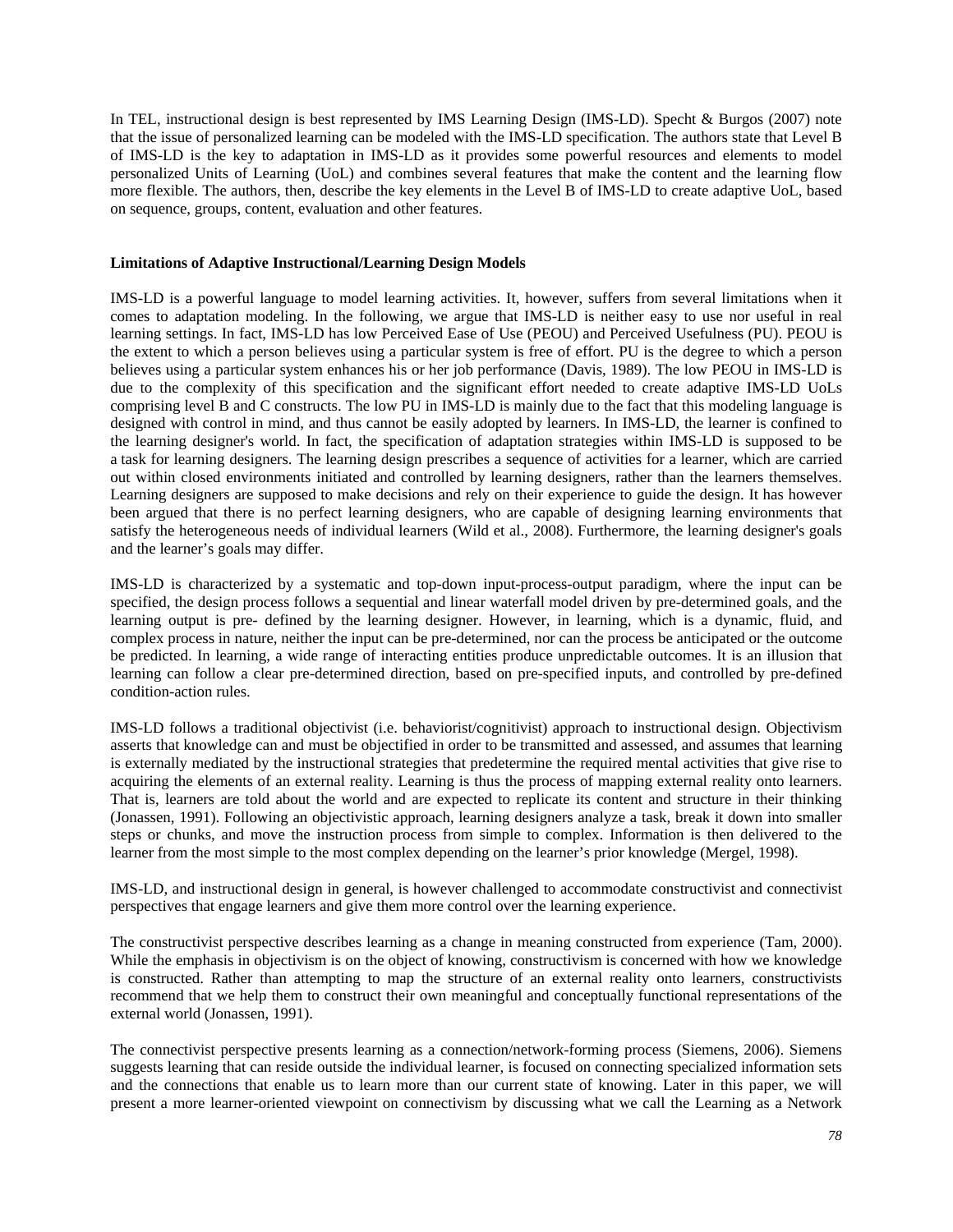(LaaN) perspective, which puts the learner at the center and represents a knowledge ecological approach to learning. While traditional objectivist instructional design is a top-down approach, a LaaN-driven instructional design approach is learner-centered, open, and emergent.

# **The Personal Learning Environment Approach**

The personalized adaptive learning approaches outlined in the previous sections are very much top-down and ignore the crucial role of the learners in the learning process. The success factors discussed in the first section do not play a significant role in these approaches. A new vision of personalized learning is therefore needed. In this section, we introduce an alternative approach to personalized learning based on the concept of **personal learning environments** (PLE). The PLE concept supports self-organized, informal, lifelong learning and network learning and translates the principles of constructivism and connectivism into actual practice. It mirrors the success factors outlined before and presents a move away from command, control, and passivity toward openness, emergence, flexibility, active participation, and dynamic.

In PLEs, personalization is triggered by the learner, rather than processed by an intelligent system. The PLE-driven approach to learning does not focus on adaptivity, i.e. the top-down configuration of a set of learning elements following some pre-defined rules. It rather focuses on adaptability and emphasizes learner's self-direction, selforganization, and self-control. Consequently, learners are not responsible for adapting themselves to the requirements of the institution or the instructor. They are rather responsible for creating and maintaining their very own learning environments, self-adapted to their individual needs. From this perspective, personalization can be defined as the ability on the part of the learner to learn the way she deems fit.

PLE is a relatively new term, first introduced in 2004 (van Harmelen, 2006). van Harmelen describes PLEs as "systems that help learners take control of and manage their own learning. This includes providing support for learners to

- set their own learning goals
- manage their learning; managing both content and process
- communicate with others in the process of learning
- and thereby achieve learning goals."

The PLE is not an application, but rather, an emerging concept and a new vision of learning. It represents a significant shift in pedagogic approaches toward constructivist and connectivist learning that puts the learner at the center and give her more autonomy and control over the learning experience. A PLE is a more natural and learnercentric approach to learning that takes a small pieces, loosely joined approach, characterized by the freeform use of a set of learner-controlled tools and the bottom-up creation of knowledge ecologies (Chatti et al., 2007).

However, to enable the transition from theory to practice, the PLE concept needs to be realized in some practical form and development strategies need to be discussed to help learners create their personalized spaces based on their individual needs.

There is still no agreement on what mechanisms can underpin the development of PLEs. Wilson et al. (2007) note that the PLE pattern suggests several very different strategies may be feasible. The authors state: "a single PLE application may be possible, or on the other hand, the coordinated use of a range of specialized tools may achieve a satisfactory result" (p. 33).

There have been some attempts to define approaches to developing PLEs. van Harmelen (2006), for example, suggests "a PLE may be composed of one or more subsystems: As such it may be a desktop application, or composed of one or more web-based services". Attwell (2007) asserts that "a PLE is comprised of all the different tools we use in our everyday life for learning" (p. 4). Lubensky (2006) discusses different ways of PLE development. According to the author, PLEs can be realized as WebTops, desktop applications; content management systems, or in terms of mashups. PLEs can also exist in an ad-hoc manner, for instance through blogs.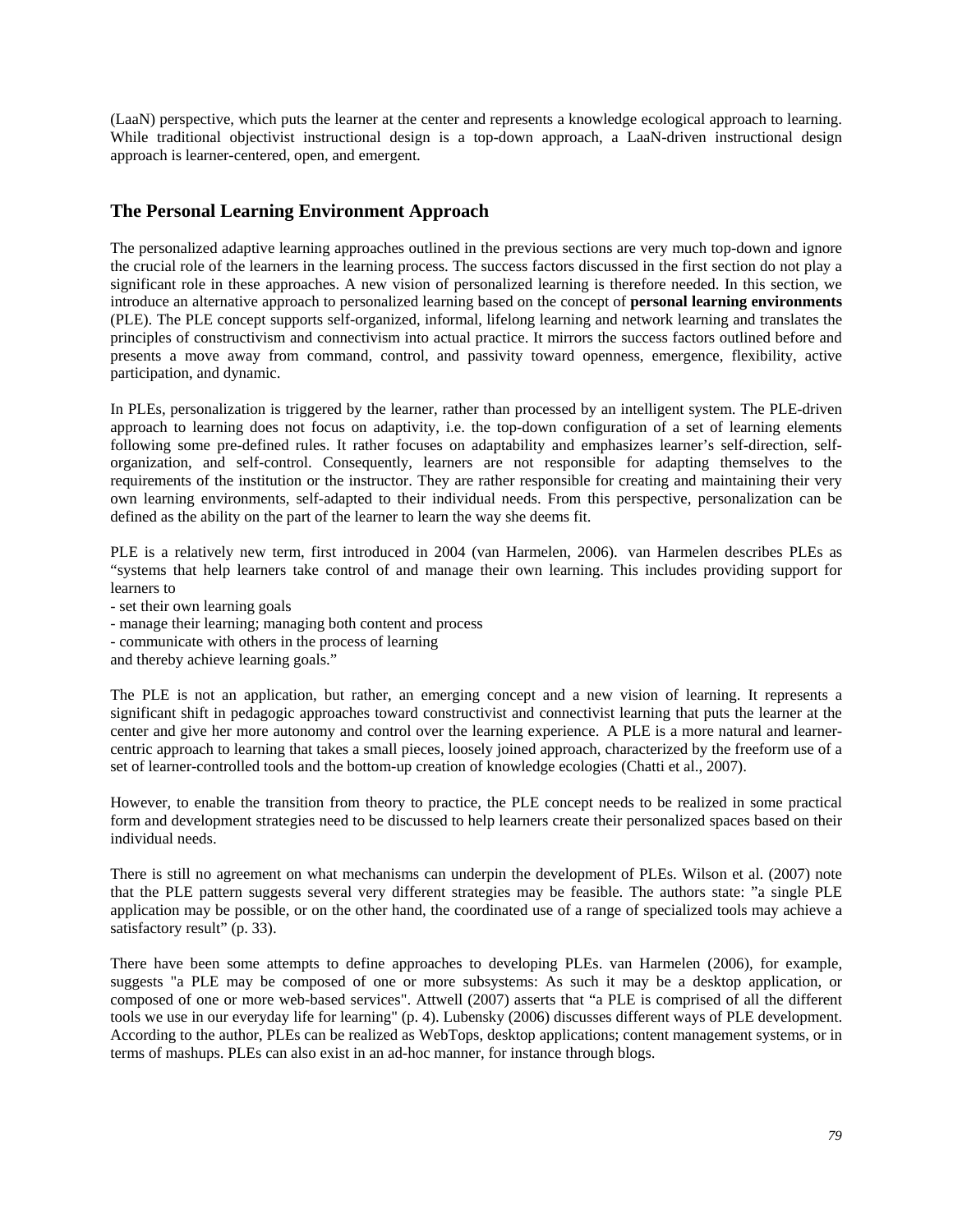Personalized start pages such as iGoogle or Netvibes were not designed as educational technology, but their design strategies match parts of the characteristics of PLEs. These services, for instance, provide means to facilitate the aggregation of different services into a personalized space, through RSS feeds and widgets.

# **Participation**

The second element of the 3P learning model is *participation*. Participation has been the cornerstone of most of the socio-cultural theories of learning in CSCL. However, most social learning theories put the emphasis on overarching structures where learning is supposed to take place. These include groups and communities. In this paper, we rather view participation from a learner's point of view and discuss the **Learning as a Network (LaaN)** perspective, which puts the learner at the center, and represents a knowledge ecological approach to learning.

# **The LaaN Perspective**

The participation metaphor of learning has mainly been explored in Wenger's social theory of learning. Wenger (1998) presents one of the most influential social learning theories with the primary focus on learning as social participation in communities of practice. According to Wenger, participation "refers not just to local events of engagement in certain activities with certain people, but to a more encompassing process of being active participants in the practices of social communities and constructing identities in relation to these communities" (p. 4). Wenger further stresses that he will use the term participation to describe "the social experience of living in the world in terms of membership in social communities and active involvement in social enterprises" (p. 55).

The Learning as a Network (LaaN) perspective does not view participation in terms of membership in communities, but rather in terms of personal horizontal connections. In LaaN, we are not merely members of groups or communities. Each of us is at the center of our very own personal knowledge network (PKN). A PKN spans across institutional boundaries and enables to connect beyond the constraints of formal educational and organizational environments. Unlike communities, which have a start-nourish-die life cycle, PKNs develop over time. Many communities die mainly because they are none's priority. PKNs persist because it's everyone's highest priority to hold and sustain her knowledge home.

In contrast to Wenger's social theory, where learning, for an individual, is "an issue of engaging in and contributing to the practices of their communities" (p. 7), LaaN views learning, for an individual, as an issue of continuously building, maintaining, and extending her PKN. LaaN starts from the individual learner and focuses on PKN as the unit of analysis. A PKN is comprised of a myriad of explicit knowledge nodes (i.e. information) and tacit knowledge nodes (i.e. people) with complex connections. In order to learn, we build, maintain, and extend our PKN with new explicit/tacit knowledge nodes and when needed we activate the nodes that we believe are able to help us in mastering a learning situation. The process of developing a PKN is driven by the learning demands of the individual learner. In LaaN, participation suggests permanent listening, active networking, and genuine knowledge sharing with others, thus enabling each participant to build and extend her PKN, and in so doing learn.

# **Knowledge Ecology**

At the heart of the LaaN perspective lie **knowledge ecologies**. We define a knowledge ecology as a complex, knowledge intensive landscape that emerges from the bottom-up connection of personal knowledge networks. As an example of a complex adaptive system, a knowledge ecology holds emergent properties, includes self-organized entities, and can evolve in ways that we may not expect or predict. Knowledge ecologies blur the boundaries of learning and harness the power of personal knowledge networks. They house self-directed learning that occurs in a bottom-up and emergent manner, rather than learning that functions within a structured context, of an overarching framework, shaped by command and control.

In the following sections, we will compare knowledge ecology to other popular social aggregates that have been introduced in the CSCW and CSCL literatures. These include communities of practice (Wenger, 1998), knots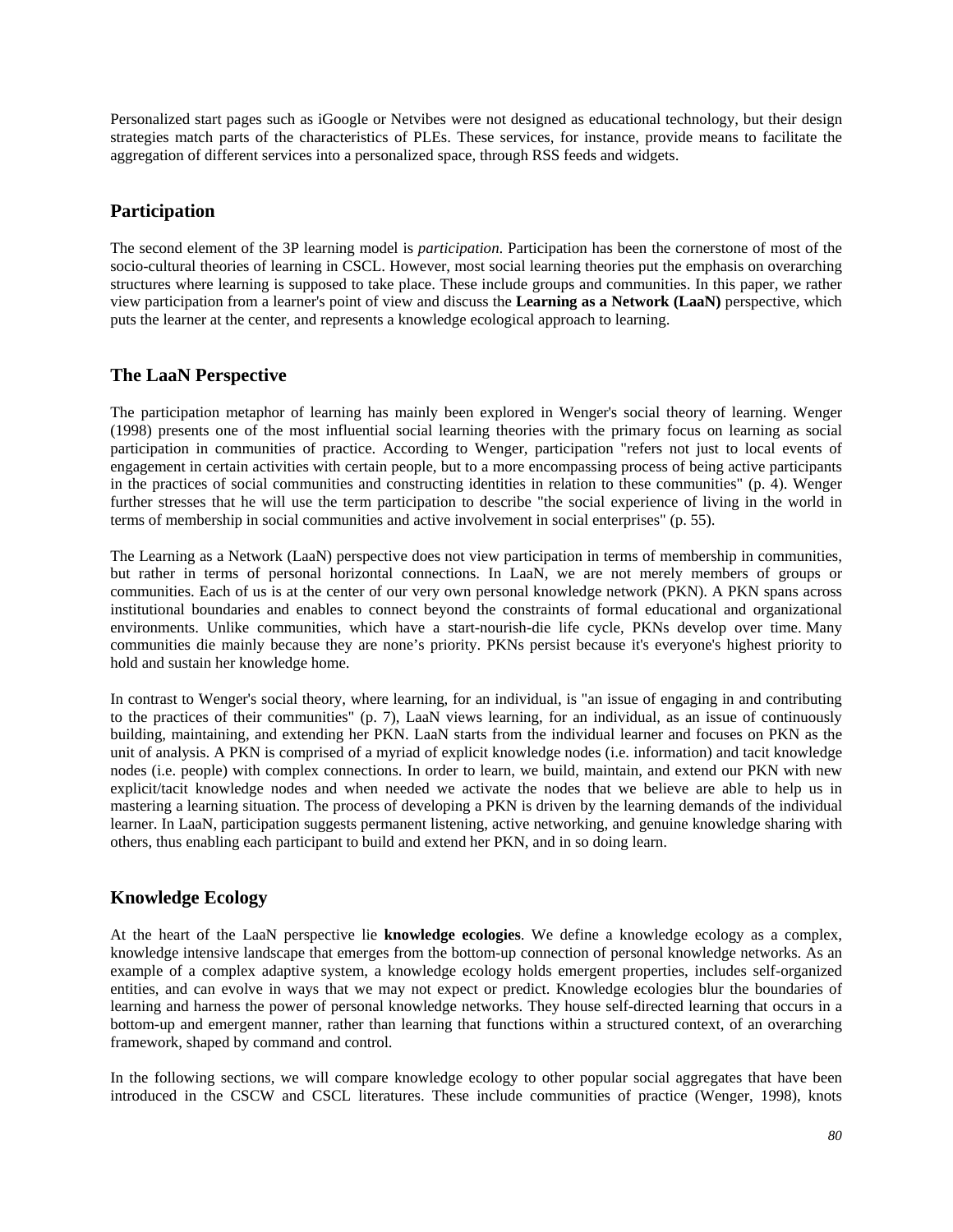(Engeström et al., 1999), and intensional networks (Nardi et al., 2002). We mainly discuss the difference between those social forms in terms of the success factors previously outlined; i.e. self-organization, decentralization, openness, and emergence.

#### **Knowledge Ecology vs. CoP**

As a special type of community, Wenger (1998) introduces the concept of *communities of practice (CoP)*. Wenger et al. (2002) defines CoP as "groups of people who share a concern, a set of problems, or a passion about a topic, and who deepen their knowledge and expertise in this area by interacting on an ongoing basis" (p. 4). Wenger (1998) discusses three dimensions of communities of practice: (a) mutual engagement, (b) a joint enterprise, and (c) a shared repertoire. Knowledge ecologies differ from CoP on all these dimensions.

CoPs emphasize membership, mutual engagement, and community maintenance. Knowledge ecologies, by contrast, emphasize independence and autonomy. Rather than being forced to interact intensely with other members of a CoP, within a knowledge ecology, everyone can rely on her personal knowledge network. Consequently, we focus on forming, maintaining, and sustaining our personal knowledge networks rather than maintaining the community of practice to which we belong.

Unlike CoPs, which are shaped by hierarchy, command and control within the boundaries of a joint enterprise, knowledge ecologies are characterized by emergence and self-organization. In knowledge ecologies, the boundaries can be bridged and merged. Knowledge ecologies are not positioned within a broader system and are not bound to the control of any external force. They emerge naturally without strong pre-determined rules or institutional authority. Knowledge ecologies are thus self-controlled and self-organized entities.

In contrast to CoPs, knowledge ecologies lack a shared repertoire and are thus open and distributed domains. The knowledge tools used to learn do not belong to the community and the knowledge resources produced are not "common artifacts" of the "CoP memory". They are rather distributed over all personal knowledge networks within a knowledge ecology.

#### **Knowledge Ecology vs. Knot**

Within an activity theory framework, Engeström et al. (1999) introduce the concept of *knotworking* to describe temporal situation-driven combinations of people, tasks, and tools, emerging within or between activity systems. According to the authors, the notion of *knot* refers to "rapidly pulsating, distributed, and partially improvised orchestration of collaborative performance between otherwise loosely connected actors and activity systems" (p. 346). Knowledge ecologies are similar to Engeström's knots in that they enable the formation of networks between loosely connected individual actors. These networks have no center and rely on distributed control and coordinated action between actors. Knowledge ecologies and knots, however, differ in several important points. Knots are constituted by temporary relationships among Knots' actors who aggregate to accomplish a specific task and disaggregate immediately afterwards. And, knots' configurations are in a sense predictable due to the well-defined practices of the actors and their predetermined individual roles. Knowledge ecologies, by contrast, are formed by long-term personal relationships among individuals who self-organize in highly flexible, dynamic, and unpredictable networks, without pre-determined roles.

#### **Knowledge Ecology vs. Intensional Network**

Nardi et al. (2002) develop the concept of *intensional networks* to describe the personal social networks workers draw from and collaborate with to get their work done. The authors further use the term *NetWORK* to refer to the ongoing process of keeping a personal network in good repair. Intensional networks are at the core of the knowledge ecology concept. One of the crucial skills of a knowledge networker within a knowledge ecology is her ability to netWORK; that is build, maintain and activate her personal knowledge network to get her work done or learning goal achieved. Knowledge ecology, however, is a more general concept than intensional networks. Intensional networks are the elementary building blocks of knowledge ecologies which, by definition, are derived from the emergent connection of different intensional networks. Nardi et al. admit that joint activity is accomplished by the assembling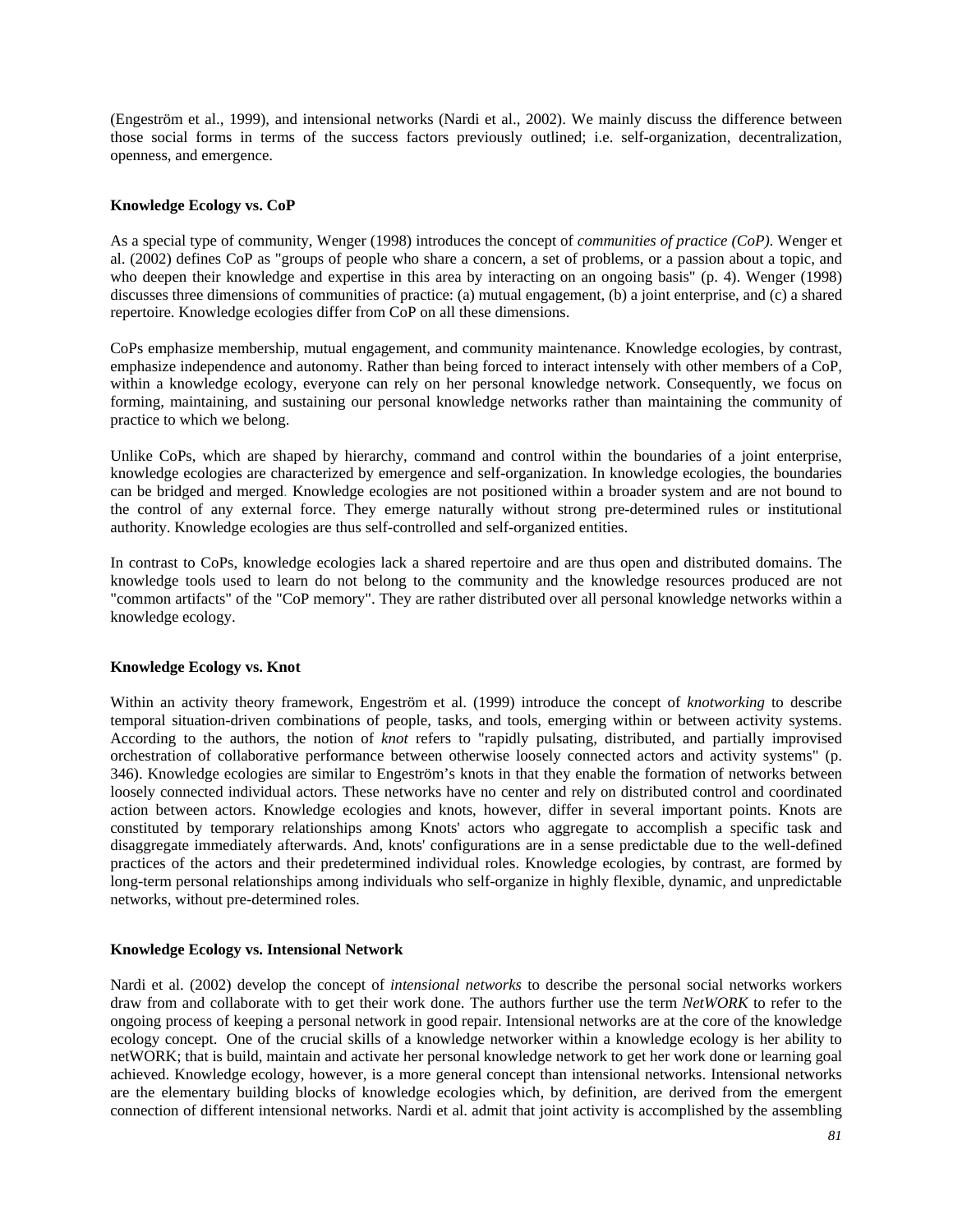of sets of individuals derived from overlapping constellations of personal networks. The authors, however, place a heavy emphasis on the netWORKing process, discuss the characteristics of intensional networks as ego-centric networks that arise from individuals and their communication and workplace activity, but do not address the characteristics of the knowledge domains that emerge out of the interacting intensional networks. We referred to these knowledge domains as knowledge ecologies and we characterized them as emergent, highly dynamic, complex, and self-organized social entities.

# **Knowledge-Pull**

The third element of the 3P learning model is *knowledge-pull*. The knowledge-pull approach to learning is based on providing learners the access to a plethora of tacit/explicit knowledge nodes and hand over control to them to select and aggregate the nodes the way they deem fit, to enrich their personal knowledge networks. One concern with knowledge-pull approaches is knowledge overload. Therefore, there is a need for knowledge filters that tap the wisdom of crowds (Surowiecki, 2004) to help learners find quality in the Long Tail (Anderson, 2006).

## **The Long Tail in Learning**

According to Anderson (2006), our culture and economy are increasingly moving from hits toward niches and demand must follow this new supply. Anderson identifies three forces representing a new set of opportunities in the Long Tail: (a) Democratizing Production, (b) Democratizing Distribution, and (c) Connecting Supply and Demand.

The first force is democratizing the tools of production. The distinction between "professional" producers and "amateurs" has blurred, as the tools of production and creativity has become cheap and ubiquitous. The second force is cutting the costs of consumption by democratizing distribution. "Aggregators" are a manifestation of this second force. The third force is connecting supply and demand, introducing consumers to these new and newly available goods and driving demand down the tail. Anderson stresses the need for "filters" that should help us find quality in the Long Tail.

The Long Tail phenomenon can also be applied in the learning domain. As Brown and Adler (2008) note: "Whereas traditional schools offer a finite number of courses of study, the "catalog" of subjects that can be learned online is almost unlimited ... Furthermore, for any topic that a student is passionate about, there is likely to be an online niche community of practice of others who share that passion" (p. 28).

#### **The Wisdom of Crowds**

The concept of the wisdom of crowds is based on observations that when solving cognition, coordination, and cooperation problems requiring decision making, prediction, and estimation, especially if the solutions are fuzzy and less definitive, the many are smarter than the few. Under the right circumstances, groups are remarkably intelligent, and are often smarter than the smartest people in them. Even if most of the people within a group are not especially well-informed or rational, it can still reach a collectively wise decision (Surowiecki, 2004). Surowiecki mentions four conditions that characterize wise crowds: (a) Diversity of opinion (each person should have some private information, even if it is just an eccentric interpretation of the known facts), (b) Independence (people's opinions are not determined by the opinions of those around them), (c) Decentralization (people are able to specialize and draw on local knowledge), and (d) Aggregation (some mechanism exists for turning private judgments into a collective decision).

#### **The challenge of finding the right knowledge**

The immediate implication of the first force of the Long Tail; i.e. democratizing production is that, from a learner's perspective, the Web evolves into a rich pool of knowledge. It thus becomes crucial to examine some mechanisms that would allow learners to cope with the knowledge overload problem. The second and third force of the Long Tail concept provide a possible solution for this problem. Powerful knowledge "aggregators" and "filters" that would help learners find quality in the Long Tail are needed. The personal knowledge network provides a first filter. Long Tail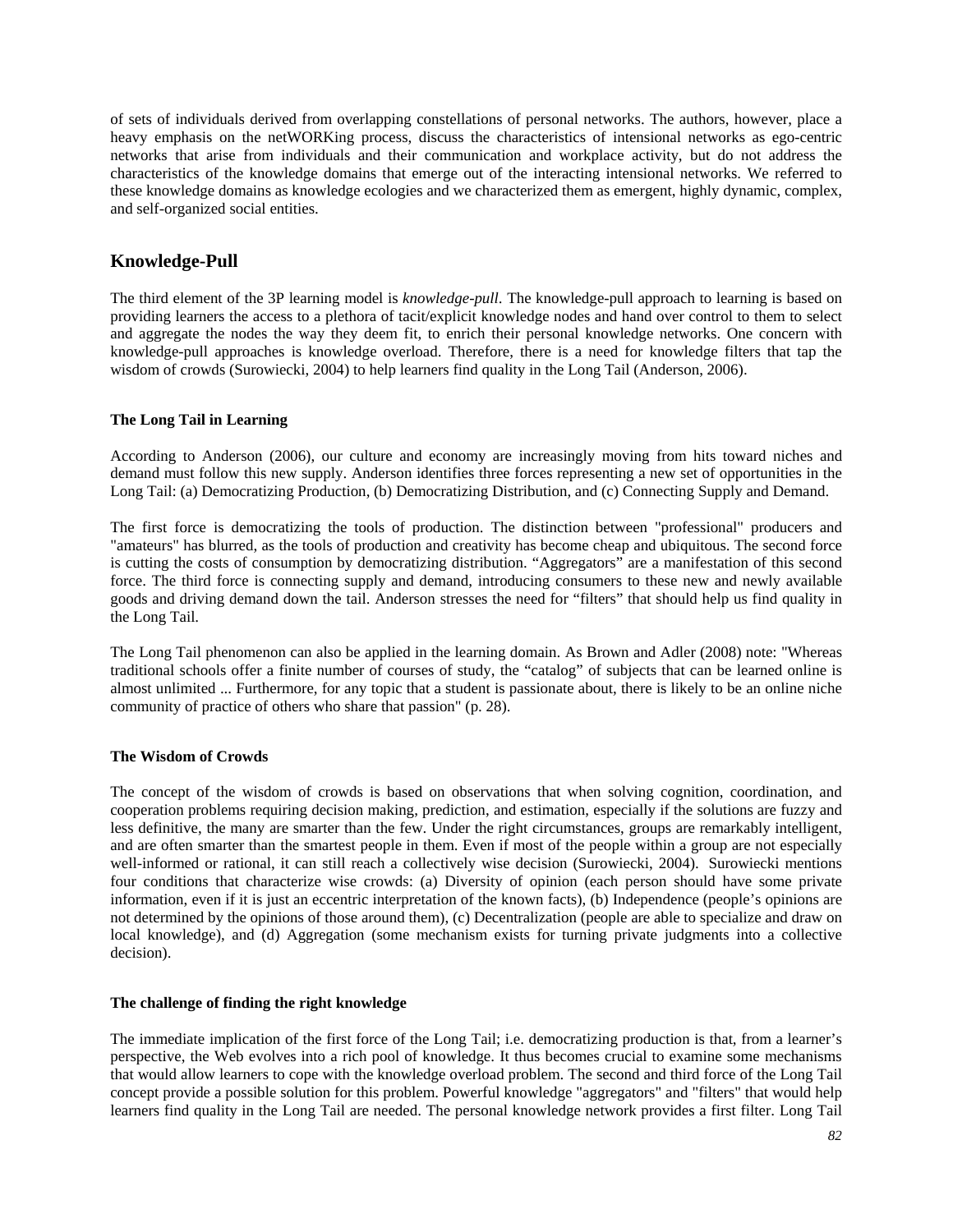filters can also be social search engines that build on the wisdom of crowds to locate quality tacit and explicit knowledge nodes.

# **The Social Software Supported Learning Framework**

The next sections present a framework within which to consider the implementation of the 3P learning model, based on Web 2.0 concepts and social software technologies. This framework can be broken into three key points.

#### **Mashup Personal Learning Environments**

From a technical point of view, a PLE suggests the freeform use of a set of lightweight and loosely coupled tools and services that belong to and are controlled by individual learners. Rather than being restricted to a limited set of services within a centralized institution-controlled system, the idea is to provide the learner with a plethora of different services and hand over control to her to select, use, and remix the services the way she deems fit (Chatti et al., 2009). A PLE can thus be viewed as a self-defined collection of services, tools, and devices that help learners build their Personal Knowledge Networks (PKN), encompassing tacit knowledge nodes (i.e. people) and explicit knowledge nodes (i.e. information). Consequently, mechanisms that support learners in building their PLEs become crucial. **Mashups**, which have recently emerged as a core technology of the Web 2.0 and social software movement, provide an interesting solution to developing PLEs. In Web terminology, a mashup is a Web site that combines content from more than one source (from multiple Web sites) into an integrated experience. We can differentiate between two types of mashups:

- *Mashups by aggregation* simply assemble sets of information from different sources side by side within a single interface. Mashups by aggregation do not require advanced programming skills and are often a matter of cutting and pasting from one site to another. Personalized start pages, which are individualized assemblages of feeds and widgets, fall into this category.
- *Mashups by integration* create more complex applications that integrate different application programming interfaces (APIs) in order to combine data from different sources. Unlike mashups by aggregation, the development of mashups by integration needs considerable programming expertise.

Thus, there is a need for mashup PLE systems that leverages the mashup concept to help learners plug learning components from multiple sources into a self-controlled space. These systems need to support both types of mashups. This ranges from simply juxtaposing content from different sources (e.g. feeds, widgets, media) into a single interface (mashup by aggregation), to a more complex remixing of different APIs into an integrated application, in order to create entirely different views or uses of the original data (mashup by integration).

#### **Social Software-mediated Knowledge Ecologies**

Social software has been opening new doors for personalized connectivity, freeform knowledge networking, and dynamic knowledge ecology building. The social software networking model is based on personal knowledge networks, loosely joined, thus providing a powerful realization of the knowledge ecology concept, which builds the cornerstone of the participation element in the 3P learning model. Chatti & Jarke (2009) explore how social software technologies, such as blogs, Web feeds, wikis, podcasts, social tagging, and social networking services can support the building and maintaining of knowledge ecologies. The authors note that social software mediated knowledge ecologies are organized from the bottom up. They emerge naturally and are derived from the overlapping of different personal knowledge networks.

#### **Leveraging Social Software to get Knowledge to People**

Web 2.0 and social software also provide powerful mechanisms that would allow learners to cope with the knowledge overload problem caused by a knowledge-pull learning model. Harnessing collective intelligence has become the driving force behind Web 2.0. In Web 2.0, collective intelligence decides what is valuable through filtering, rating, feedback, reviews, criticisms, and recommendations. Amazon's review and recommendation system,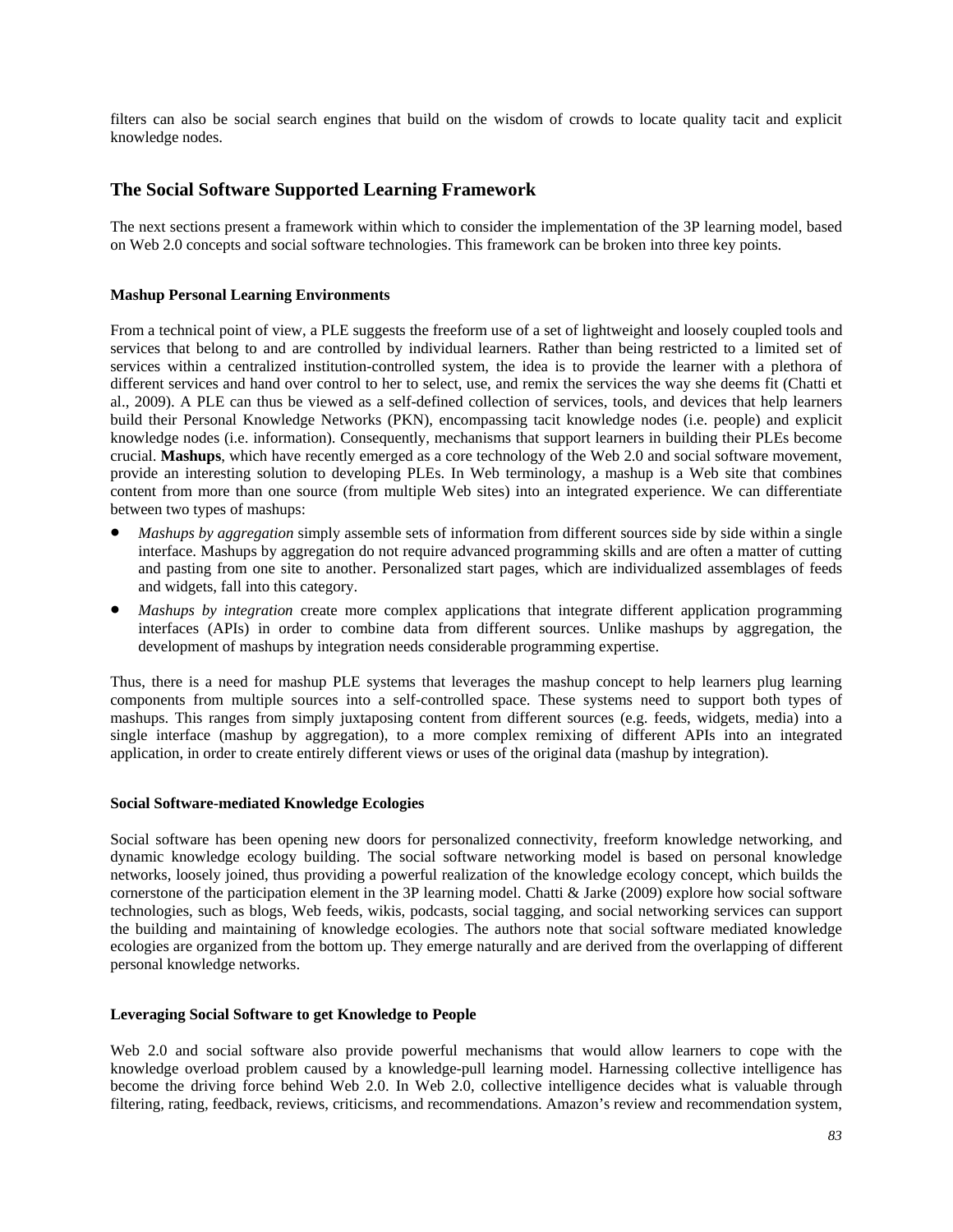YouTube's rating scheme, Google's PageRank algorithm, eBay's feedback, Digg's voting are successful attempts to harness user's collective intelligence on the Web. Social bookmarking, social tagging, and folksonomies are also successful examples of the collective intelligence in action, as users share, organize, filter interesting information for each other, browse related topics, subscribe to an interesting tag and receive new content labelled with that tag via Web feeds, and discover unexpected resources that otherwise they would never know existing (Chatti & Jarke, 2009). Based on these concepts, we can develop knowledge filters that can harness the collective intelligence and leverage social filtering methods to rank and recommend learning entities. Learners act as guides individually when they interact with learning entities on the Web (e.g. bookmark web pages, tag resources, recommend items, review books, comment on blogposts, trackback sites, share videos, vote on news). The idea is to aggregate this distributed local filtering behavior to improve the search for and recommendation of relevant learning entities.

## **Conclusion**

In this paper, we addressed how the growing complexity and constant change of knowledge require a new approach to learning. We mainly discussed the 3P learning model, characterized by the convergence of lifelong, informal, and personalized learning within a social context. The 3P learning model reflects the nature of learning and knowledge as being personal, social, distributed, ubiquitous, flexible, dynamic, and complex in nature. It represents a fundamental shift toward a more personalized, social, open, dynamic, emergent and knowledge-pull model for learning, as opposed to the one-size-fits-all, centralized, static, top-down, and knowledge-push models of traditional learning models. The 3P learning model includes three major elements: Personalization, Participation and Knowledge-Pull. Finally, we set out a framework that illustrates the 3P learning model in action, by implementing the main ideas underpinning the 3P learning model, based on Web 2.0 concepts and social software technologies.

## **References**

Anderson C. (2006). *The Long Tail*. New York, NY: Hyperion.

Aroyo, L. et al. (2005). Learner Models for Web-based Personalised Adaptive Learning: Current Solutions and Open Issues. Deliverable 1.3 of the Prolearn EU/FP6 Network of Excellence.

Attwell, G. (2007). The personal learning environments - the future of elearning? *eLearning Papers*, 2(1).

Beck, J., Stern, M., & Haugsjaa, E. (1996). Applications of AI in Education. *ACM Crossroads*, 3(1), 11–15.

Brown, J. S. & Adler, R. P. (2008). Minds on fire: Open education, the long tail, and learning 2.0. *EDUCAUSE Review*, 43(1), 16–32.

Brusilovsky, P. (1996). Methods and Techniques of adaptive hypermedia. *User modelling and User-Adopted Interaction*, 6(2/3), 87–129.

Burgos, D. et al. (2007). Integration of adaptive learning processes with IMS Learning Design considering corporate requirements. Deliverable 1.11 of the Prolearn EU/FP6 Network of Excellence.

Chatti, M. A. & Jarke (2009). Social Software for Bottom-up Knowledge Networking and Community Building. In Lytras, M. D., Tennyson, R. & Ordonez de Pablos, P. (Eds.) *Knowledge Networks: The Social Software Perspective* (pp. 17-27). Hershey, PA, USA: IDEA Group Publishing.

Chatti, M. A., Jarke, M. & Frosch-Wilke, D. (2007). The future of elearning: a shift to knowledge networking and social software. *International Journal of Knowledge and Learning*, 3(4/5), 404–420.

Chatti, M. A., Jarke, M. & Specht S. (2009). PLEF: A Conceptual Framework for Mashup Personal Learning Environments. *IEEE Technical Committee on Learning Technology (TCLT)*, 11(3).

Davis, F. (1989). Perceived usefulness, perceived ease of use, and user acceptance of information technology. *MIS Quarterly*, 13(3), 319–340.

De Bra, P. (2002). Adaptive educational hypermedia on the Web. *Communications of the ACM*, 45(5), 60–61.

Downes, S. (2005). E-learning 2.0. *ACM eLearn Magazine*. Retrieved March 15, 2010, from http://www.elearnmag.org/subpage.cfm? article=29-1&section=articles.